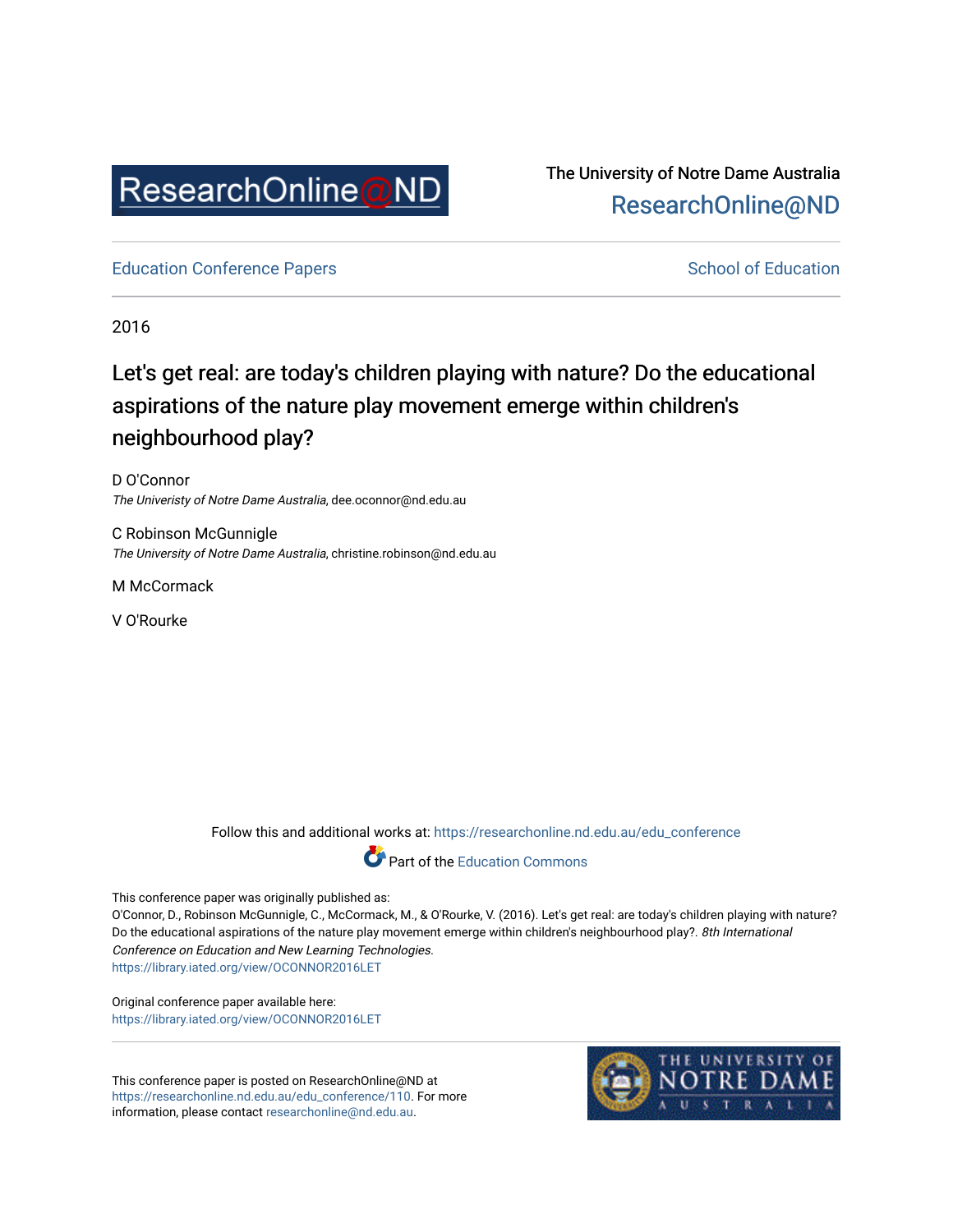©IATED (2016). Reproduced in Research Online with permission.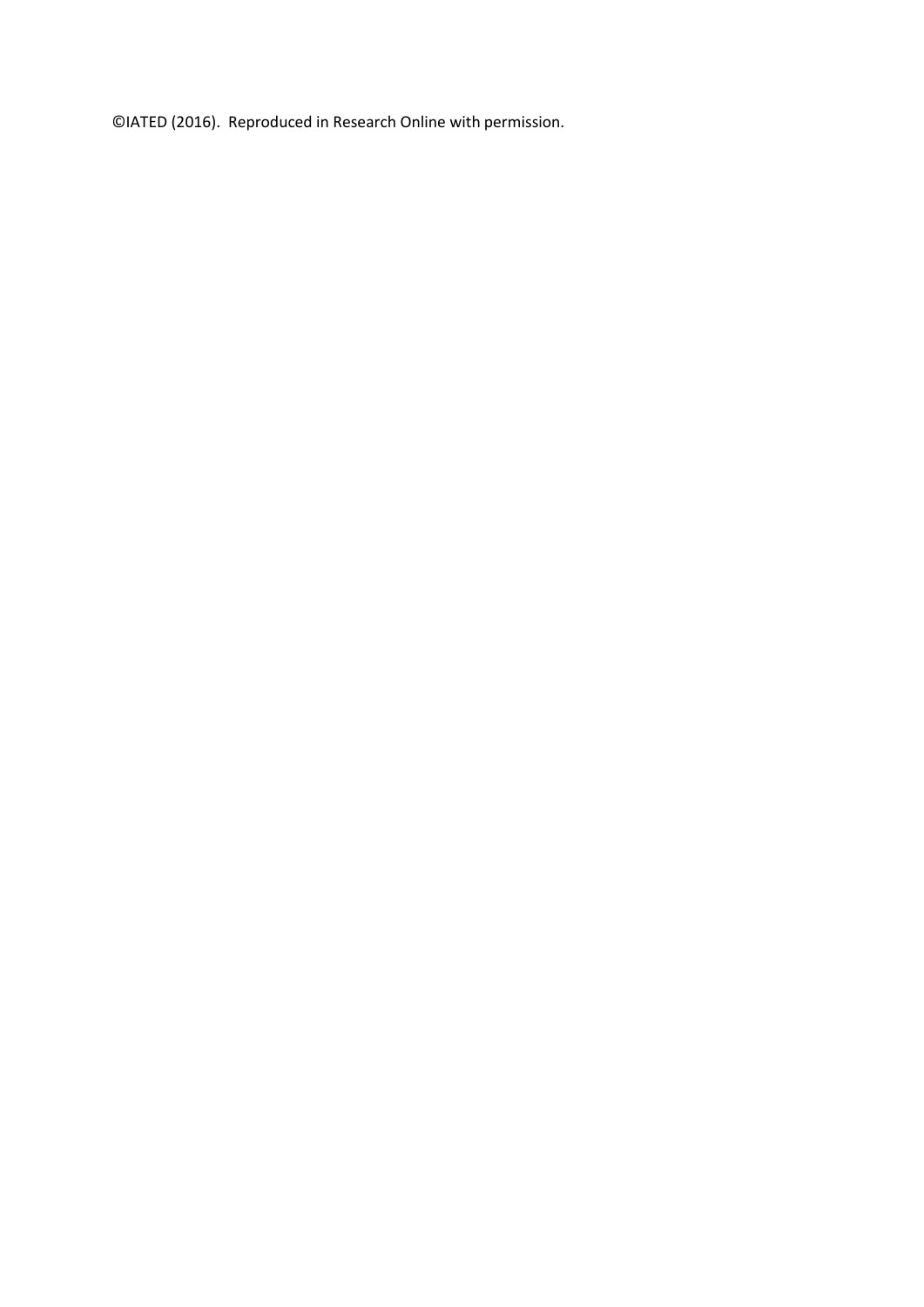# **LET'S GET REAL: ARE TODAY'S CHILDREN PLAYING WITH NATURE? DO THE EDUCATIONAL ASPIRATIONS OF THE NATURE PLAY MOVEMENT EMERGE WITHIN CHILDREN'S NEIGHBOURHOOD PLAY?**

#### **D. O'Connor1 , C. Robinson McGunnigle1 , M. McCormack2 , V. O'Rourke<sup>3</sup>**

*1 The University of Notre Dame (AUSTRALIA) 2 Dublin City University (IRELAND) 3 Letterkenny Institute of Technology (IRELAND)*

#### **Abstract**

The Irish Neighbourhood Play Research Project was a large scale research project which included almost 1700 participant families and 240 communities throughout Ireland. It used parental surveys and naturalistic observation to secure data on how children in modern Ireland aged 0-15 are spending their free time. An all-island approach was taken incorporating cities, towns and rural areas across a variety of socio-economic groupings.

Interesting findings arose from the data relating to the choices that children are making within their free time. This paper focuses on the choices they are making within their engagement with nature and natural materials. Data on the children's nature choices will be presented and discussed through a child development lens. The positive and negative implications for both learning and development are raised. This leads us to interesting questions about the role of nature within child development and learning. As an international nature play movement gains ground in raising awareness about the importance of nature based learning and its linkages with educational structure and pedagogy, this research into children's nature choices is timely

Keywords: The Irish Neighbourhood Play Project, Nature Play, Nature in Education, Child Development, Neighbourhood Play, Play.

#### **1 INTRODUCTION**

This paper presents findings from The Irish Neighbourhood Play Project; a research study initiated by IT Sligo and Early Childhood Ireland in 2012. The focus of this paper is on the data section which highlights children's engagement with nature during the study. This theme is gaining momentum within the field of Childhood Education and Child Development. A Nature Play movement now exists internationally aimed at resurrecting children's vital connection with the natural world.

The concept of Nature Play is not a new concept. It is a type of play that countless generations of children have embraced and thrived within. It's more recent incarnation as a key consideration for educators is a result of societal changes which include urbanisation, increased technological and other indoor play and increased safety considerations. With mounting evidence that these changes have resulted in a decline in traditional forms of play and in particular in nature based play (Francis, Paige, & Lloyd, 2013; Mainella, Agate, & Clark, 2011), the importance of nature play is being centralised within educational debate.

A Nature Play movement has emerged that involves an organised response to its decline. This movement includes researchers, organisations, school, communities and families. Nature Play is now considered something which all educators must give time and thought to; especially in the development of their outdoor classroom. With the sensory learning style that accompanies the first phases of human development, nature play is of especial importance to Early Childhood Educators.

This paper presents findings on Nature Play within contemporary Irish childhood. How are Irish children spending their time? Are they spending time outdoors? Where are they playing? What equipment are they engaging with? Are they engaging with Nature during outdoor play? What impact has the Irish climate on children's Nature Play opportunities? What impact has the location of their community? Does the socio-economic status of their family have an impact on their levels of Nature Play? The answers to these questions are contained within the following paragraphs. The prescribed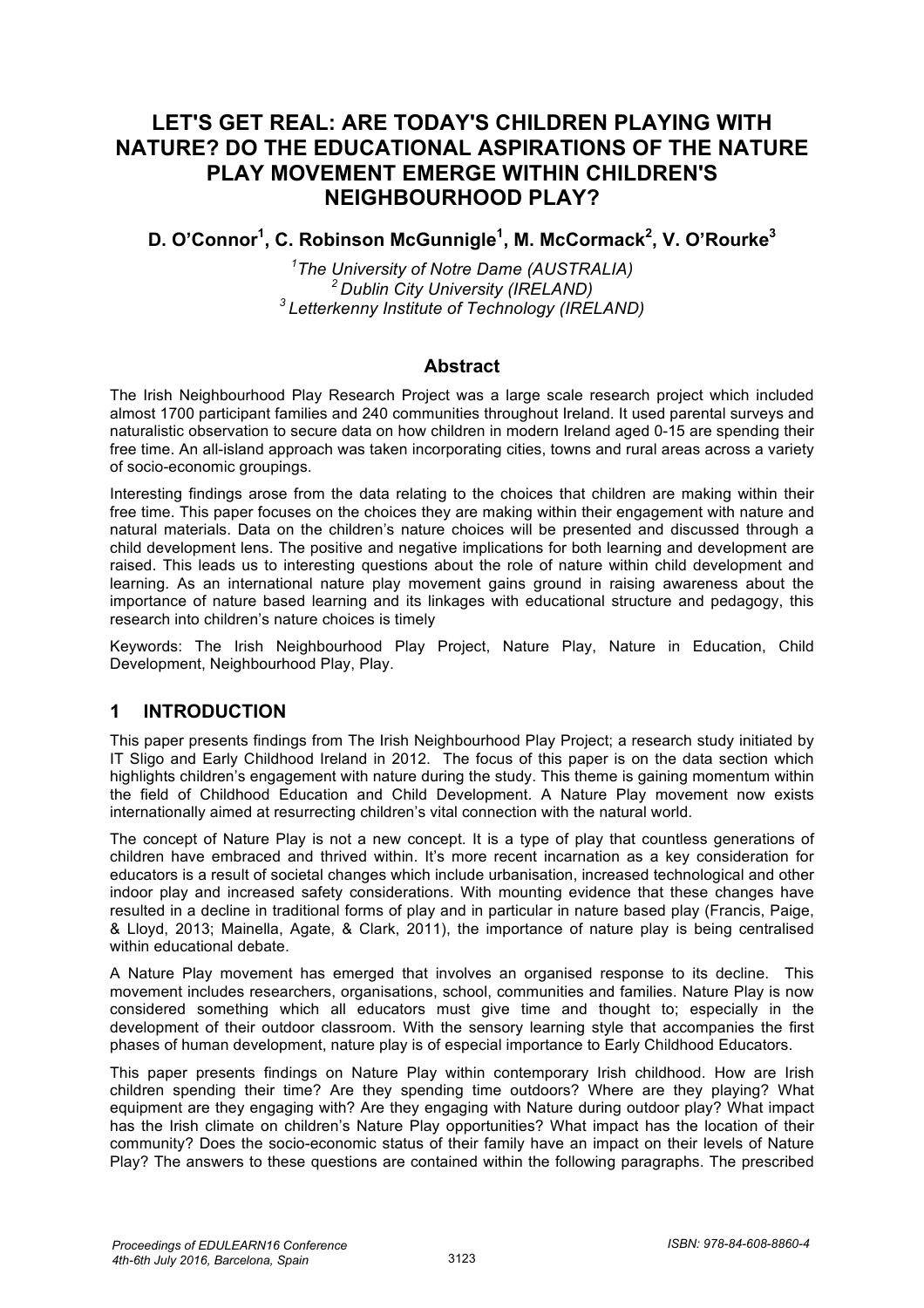length of this paper leaves room for the findings only. The discussion of these findings will be presented within further publications on this topic.

### **2 METHODOLOGY**

The aim of the research was centred on the research question: What is happening in children's neighbourhood play in Ireland today?

Focusing on the best methods with which to answer this question, a mixed method approach was adopted that incorporated detailed parental questionnaires (phase one) and the construction of a tailored observational tool (phase two). Naturalistic observation (Geller, Russ & Altomari, 1986; Loucopoulos & Karakostas, 1995) was chosen as the most effective approach for capturing a snapshot view of neighbourhood play. The project's sequential design allowed for the collection of data from multiple sources to facilitate triangulation which enriched the project, as there are often differences between what people report and actual behaviour (Punch, 2001).

Data was collected utilising a simple coding system (Robson, 2012, pp. 337) which captured data on variables including age, gender, extent of peer interaction, type of play environment, play objects used, instances of interaction with nature and/or electronics and the type of play children were engaged in. The population of interest was all children aged between 0 and 14 who resided on the island of Ireland in June - July 2012. Corresponding with the survey research, the sampling technique employed was purposive sampling, external play areas within the previously determined geographical and socio economic locations were observed. The final sample size achieved was 240. Data was analysed quantitatively; frequencies and cross tabulations were performed.

# **3 FINDINGS REGARDING THE** *SPACES CHILDREN USE TO PLAY OUTSIDE*

The top three areas children were using to play outside were green areas in estates (30%), estate roads (29%) and park play spaces (9%). Estates in Ireland are collections of houses. These exist within large cities, Medium sized towns, small towns, villages and even within isolated rural areas. They are a strong feature of Irish housing which is evidenced by their appearance as the top two places where Irish Children engage in Neighbourhood Play. Spaces children used to play outside did not differ greatly depending on geographical location, rurality, jurisdiction or socio economic indicator. However, more children were observed using park play spaces in large cities. This may be due to the existence of greater park investment within the creation of park spaces in larger cities.

#### **3.1 Gender Differences by Age Group within Outdoor Play Spaces**

In total 400 children were observed playing in outside spaces. Further analysis of the top two outside spaces was conducted. Of the 108 children observed playing in estate green areas, 42% were aged between 8 and 11 (45 children) and more boys (38) than girls (7) were observed. The second largest group observed (41%) were children aged between 4 and 7 (44 children) and again more boys (29) than girls (15) were observed. 9% (10 children) were between the ages of 0 and 3 (4 boys and 6 girls) and 8% (9 children) were between the ages of 12 and 14 (3 boys and 6 girls).

Of the 158 children observed playing in estate roads, the majority (33%) were of children between the ages of 4 and 7 (52 observations) and more boys (35) than girls (17) were observed. The second largest age group observed (28%) were children between the ages of 8 and 11 (45 observations) and again, more boys than girls were observed (28 and 17 respectively). Just under a further 28% of observations (44) were of children between the ages of 12 and 15 (32 boys and 12 girls), while 11% (10 observations) were of children between the ages of 0 and 3 (7 boys and 10 girls).

As the data on children's indoor activity choices shows that girls age 4 and older spend a significant amount of time engaged in creative activities indoors, this perhaps explains the gender discrepancies in relation to outdoor play.

#### **4 FINDINGS REGARDING THE USE OF PLAY EQUIPMENT**

In total 173 children were recorded using equipment to play outside. Further analysis was carried out on the top two play objects observed. There were 87 recorded observations of children using equipment in outdoor play, the most commonly observed pieces of equipment were footballs and bikes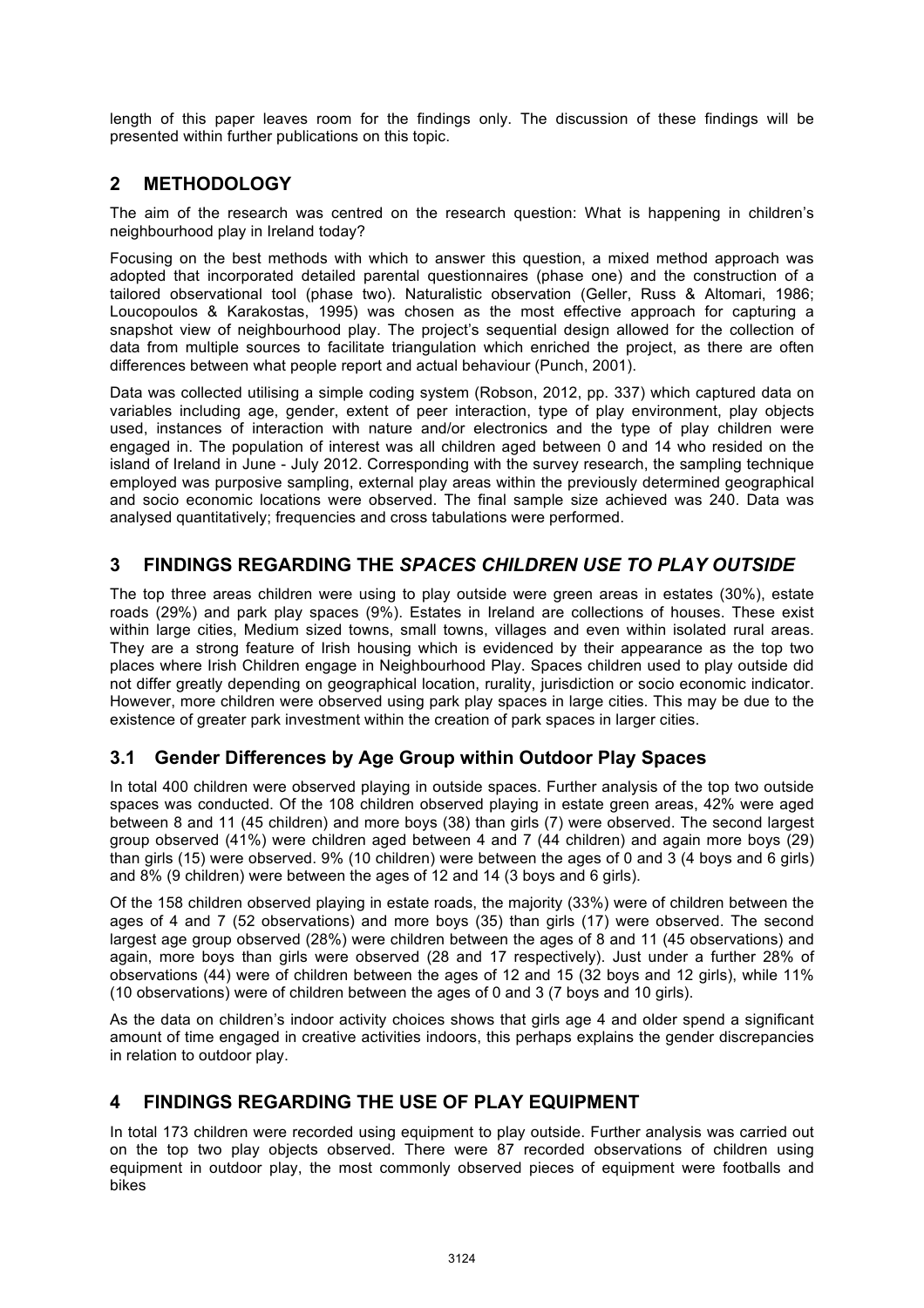Children across all age categories used footballs to play outside. Of the 84 children observed using footballs to play outside, 37% were between the ages of 8-11, 27% between the ages of 4-7 and a further 27% between the ages of 12-15. In all of these cases almost all of those observed were boys (1 girl was recorded playing with a football in each of the ages categories). The remaining 9% of children were aged between 0-3 and a more balanced mix of gender (4 boys and 3 girls) was observed suggesting that ball play is more gender balanced within the early years but becoming more male orientated from the age of 4 onwards.

Again, children across all age categories used bikes to play outside. Of the 52 children observed using bikes to play outside, 38% were between the ages of 8 and 11 (15 boys and 5 girls), 33% were between the ages of 4 and 7 (11 boys and 6 girls), a further 17% were aged between 12 and 15 (6 boys and 3 girls) and the remaining 12% were aged between 0 and 3 (1 boy and 5 girls). Again in the majority of cases (apart from the 0-3 age category) more boys than girls were observed playing with bikes.

#### **5 LEVEL OF INTERACTION CHILDREN ARE HAVING WITH NATURE**

There were a low number of observations of direct interaction with nature. In total there were 25 observations (14%) of nature elements being used within play and a further 12 (7%) observations of sensory exploration.

Other instances mentioned singularly were:

- − Jumping in, and throwing things into puddles
- − Using pieces of wood within construction play
- − Symbolic representation using sticks within imaginary play
- − Throwing stones
- − Using sticks to help move around on roller blades
- − Using trees and twigs to make a campfire

There was almost a 50:50 split between observations of those using nature full and part time. 9 of the 17 observations used nature elements part time, while another 8 used nature elements fulltime.

In relation the location of the nature based play, surprisingly, slightly more observations were from city areas. 10 (42%) were in city areas, 8 (33%) were in rural areas and 6 (25%) were in town areas. (Note one recording did not specify area).

#### **6 DIFFERENCES IN THE LEVELS OF ENGAGEMENT WITH NATURE ACROSS COMMUNITIES**

There were dramatic socio-economic differences with many more interactions with nature coming from children in disadvantaged areas. 15 observations (60%) were from disadvantaged areas, 7 (28%) from middle income/class areas and 3 (12%) from affluent areas.

Of the observations of interaction with nature slightly more were from the city based communities. 10 (42%) were in the city, 8 (33%) were rurally based and 6 (25%) were in medium sized towns. (Note one recording did not specify area).

At first analysis, gender differences did not appear dramatic. However, there was a larger number of girls engaging with nature overall. Given that larger numbers of boys were observed in outdoor play generally, these differences are greater than they first appear. In total 73 children were recorded interacting with nature across the 25 communities where nature play occurred during observations. Almost two thirds (60%) were aged between 8 and 11 and amongst those, there was an even split in gender. A further 16% observed were aged between 4 and 7 and all were girls. While 12% were aged between 12 and 15 (6 boys and 2 girls) and the remaining 12% were aged between 0 and 3 (3 boys and 5 girls).

#### **7 PLAY OUTDOORS IN WILD AREAS**

Just less than 19% of children (318 of the study's 1688 total including observations and parental commentary) play outdoors in wild areas. There is a massive correlation between rural living and play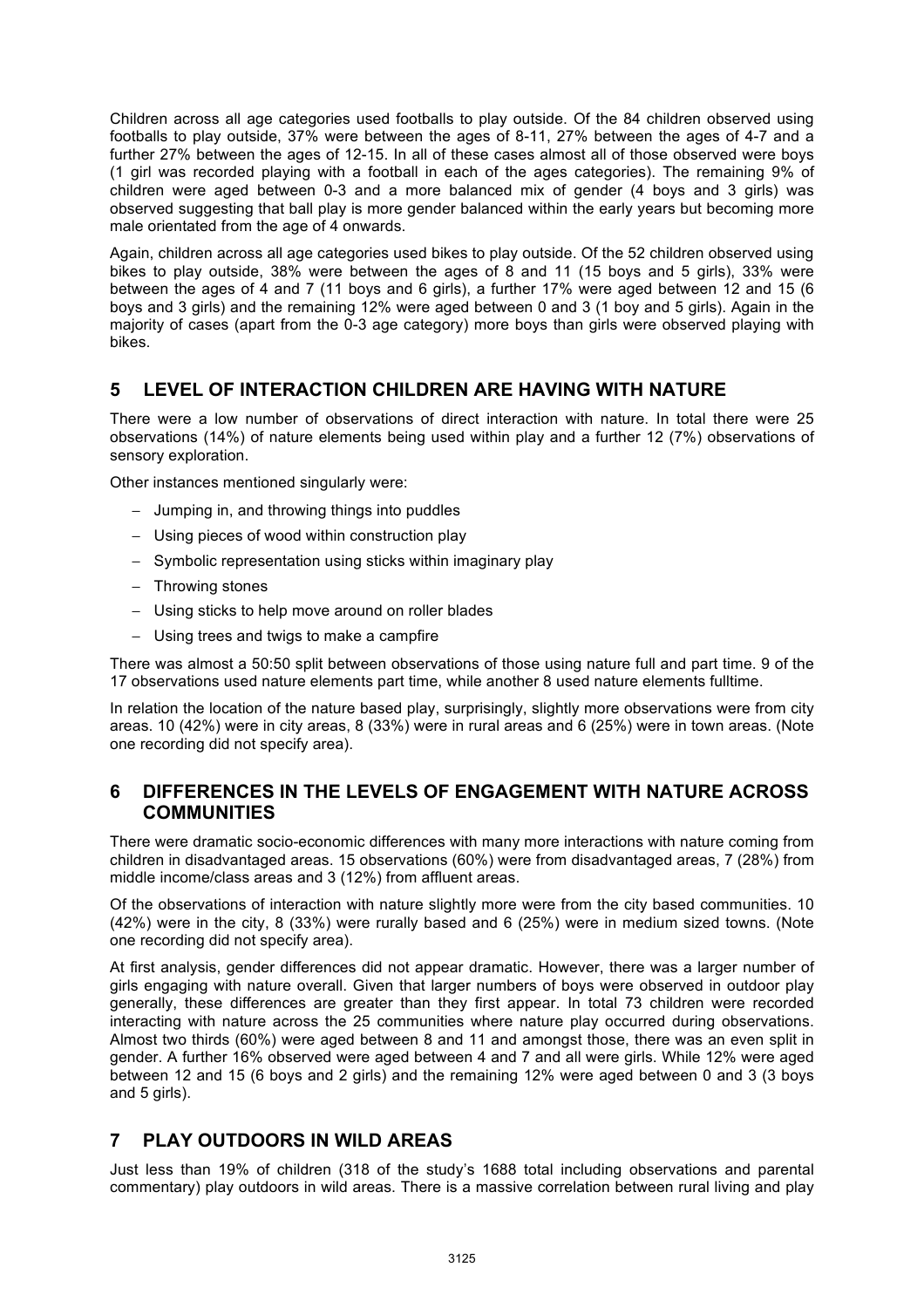within wild spaces. As can be seen in table 1, of those who play outside in wild areas, more children (nearly half) are from rural houses. As rural families made up only 21% of the study, this figure is indeed significant.

|                                   | urban<br>apt | urban<br>house | suburban l<br>house | rural<br>house |
|-----------------------------------|--------------|----------------|---------------------|----------------|
| % in total study                  | 1.00%        | 18%            | 60%                 | 21%            |
| % who play outdoors in wild areas | $0.0\%$      | 8.8%           | 44.3%               | 46.9%          |

Table 1: House type analysis of 'play outdoors in wild areas'

#### **8 WEATHER AND PLAY**

Families report that 74% of Irish children do not play outside in bad weather. Bad weather is defined as significant rain or wind. Of the 438 children (just over 26%) who play outside often in bad weather, there is a significantly higher proportion from rural communities. While the majority of children who play outside in bad weather are from suburban houses, there is a higher incidence of children from rural houses playing outside in bad weather (see table 2).

| Table 2: House type analysis of 'play outside often in bad weather' |  |  |
|---------------------------------------------------------------------|--|--|
|                                                                     |  |  |

|                                         | urban<br>apt | urban<br>house | l suburban<br>house | rural<br>house |
|-----------------------------------------|--------------|----------------|---------------------|----------------|
| % of total study                        | 1.00%        | 18%            | 60%                 | 21%            |
| % who play outside often in bad weather | 0.5%         | 17.1%          | 46.1%               | 36.3%          |

SE area analysis does not appear to highlight any strong differences in the incidences of play outside often in bad weather with similar amounts playing outside in all weathers across all socio-economic groupings. There are however, lower numbers playing outside in all weathers within middle income/class communities. This can be seen in table 3 below.

Table 3: Socio economic analysis of 'play outside often in bad weather'

|                                     | affluent | middle   | disadvantaged |
|-------------------------------------|----------|----------|---------------|
| % in total study                    | 30.50%   | 135.40%  | 33.90%        |
| % play outside often in bad weather | 35.1%    | $31.4\%$ | $33.5\%$      |

# **9 DARK WINTER EVENINGS**

Another climate based finding relates to Ireland's dark winter evenings. In summer, darkness comes as late as midnight but in winter it comes as early as 4pm. 85% of families reported that their children do not play outside on these dark winter evenings despite 4pm-6pm being prime neighbourhood play time for children. 15% of respondents (251) said their children do play outside on dark winter evenings. It is worth noting that notably more children from disadvantaged areas play outside often on dark winter evenings (see table 4).

Table 4: Socio economic analysis of 'play outside on dark winter evenings

|                                        | affluent I middle  |       |        |
|----------------------------------------|--------------------|-------|--------|
| % in total study                       | $30.50\%$   35.40% |       | 33.90% |
| % play outside on dark winter evenings | 30.7%              | 29.1% | 40.2%  |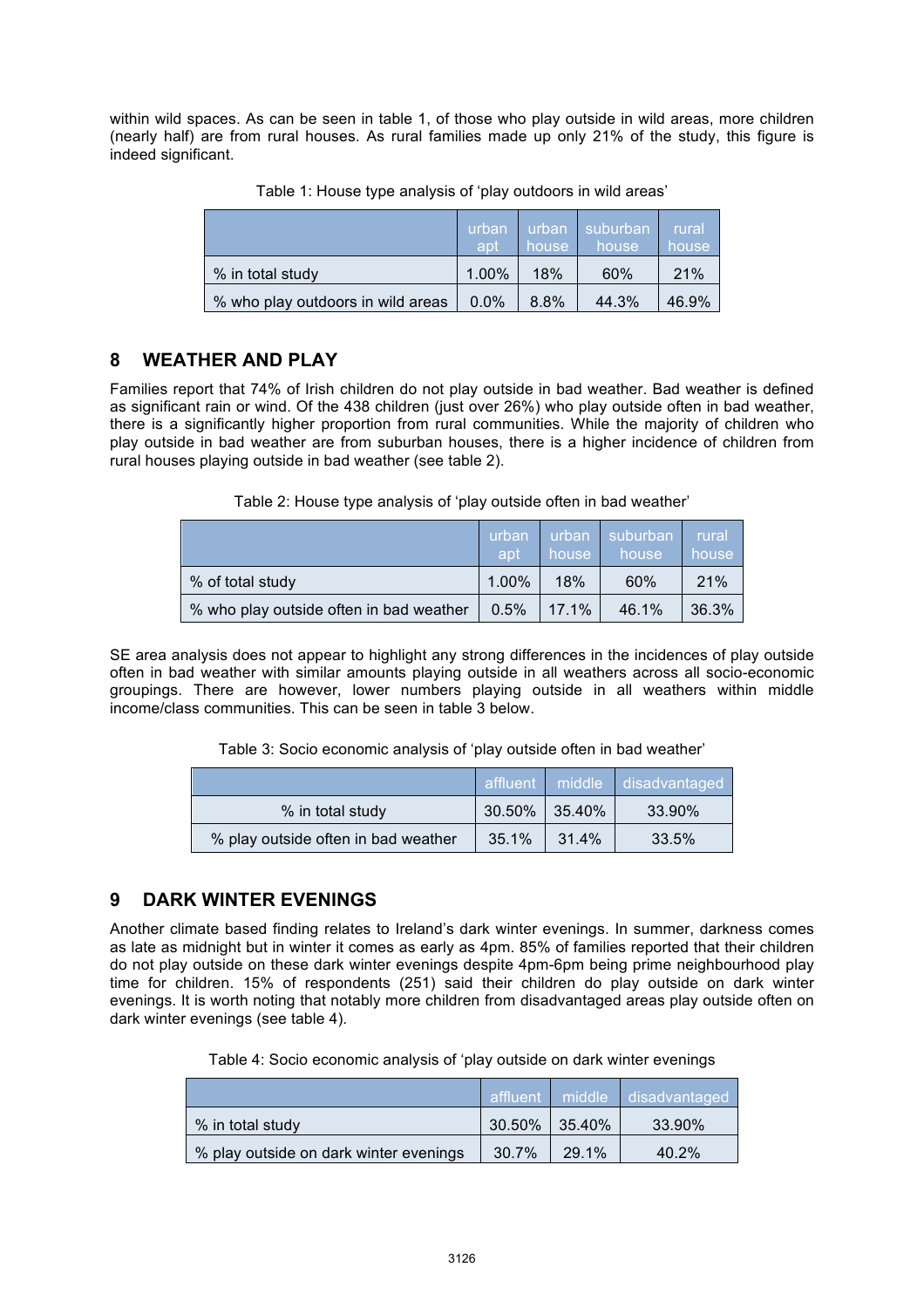More boys than girls (55%/45%) play outside on dark winter evenings and there is a steady increase in the number of boys playing outside on dark winter evenings from the age of 6 onward. Of the 112 girls who play outside on dark winter evenings more are aged 12 (11.6%) and 14 (14.3%) (See figure)



Figure 1: Age and gender analysis of 'play outside on dark winter evenings' (Please note for clarity that the line which finishes higher relates to girls)

# **10 LEVELS OF OUTDOOR PLAY**

Respondents were asked to indicate how often their children played inside the house. As figure 2 depicts, most children (88%) play inside the house on a daily basis. A further 8% play outside every second day. 3% are outdoors only at weekends and 1% (17 children) rarely play outdoors. All of the children in this 1% live within urban apartments. While the sample here for urban apartments is small, this is nevertheless a concerning finding within this study.



Figure 2: Frequency of play outside the house

Respondents were asked a series of questions about playing outside. 88% of all families cited that winter is a major challenge with reduced outdoor play opportunities due to bad weather and early darkness.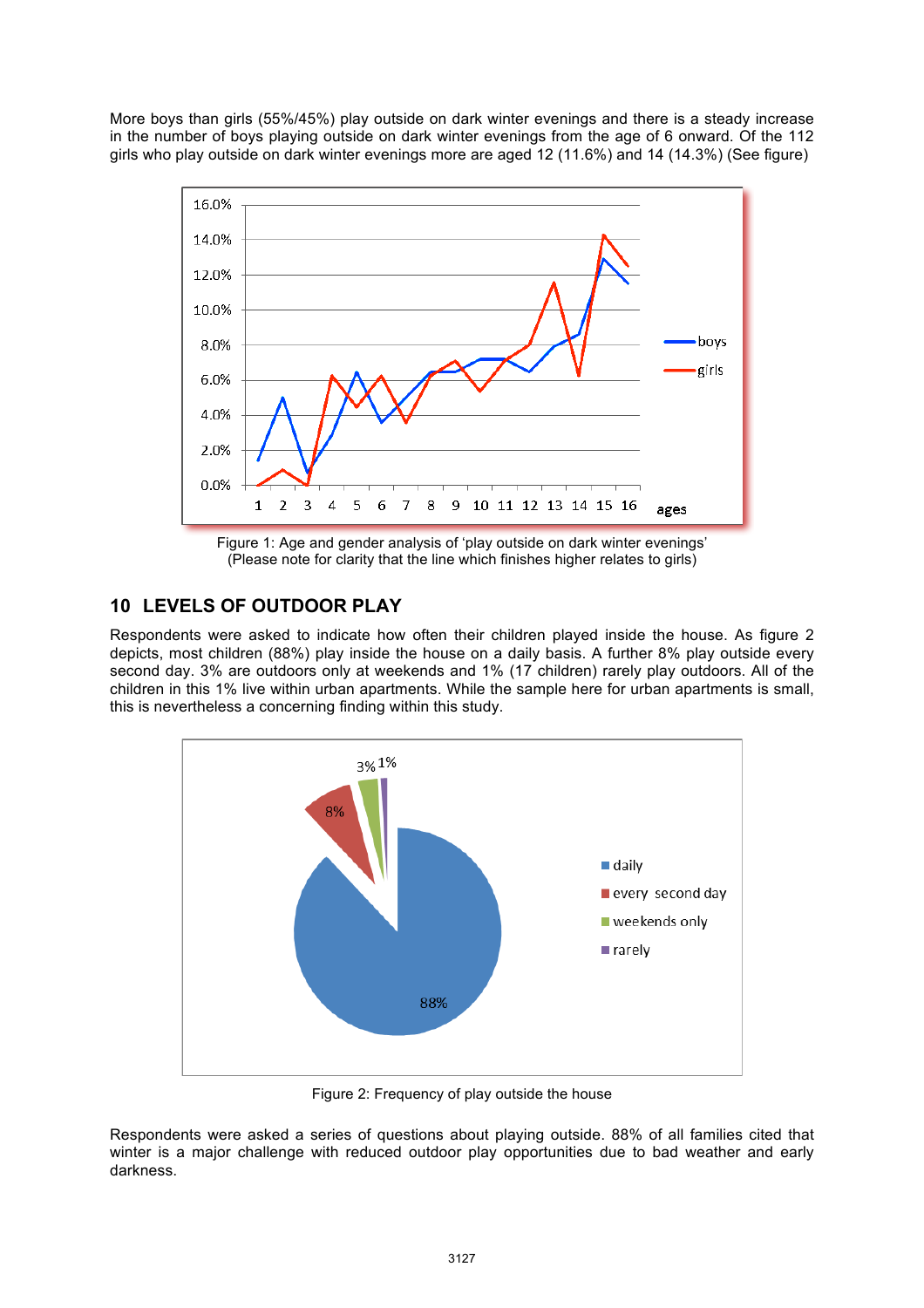Further analysis of the frequency of play outside and the housing type (type of dwelling) children live in revealed that house type does not appear to impact the frequency of play outside with one very clear exception; more of those who rarely play outside come from urban apartments.

The majority of children (54%) play outside for between 1 and 3 hours on weekdays, while almost a further quarter play outside for 4-5 hours. At the weekends it differs somewhat as three quarters play outside for between 2 and 4 hours.

Socio economic analysis of the findings indicates that more children from disadvantaged SE areas play outside for longer on weekdays. While almost three quarters (74%) of children from affluent SE areas play outside for up to three hours, almost two thirds (65%) of children from disadvantaged SE areas play outside for four or more hours.

Socio economic analysis of average hours of play outside at weekends indicates a more even spread however again, children from disadvantaged SE areas play outside for longer, with almost half (48%) playing outside for 6 hours or more compared to 21% those from affluent SE areas.

Overall, 96% of parents feel children playing outside makes the neighbourhood nicer, helps families get to know each other and improves community spirit.

#### **11 CONCLUSION**

It is clear that Outdoor Play holds a central place within modern Irish childhood. However, engagement with Nature is at lower levels than anticipated. This leaves us with critical questions to debate. What role has the environment to play within this? Are our communities designed with children's outdoor play in mind? Do they facilitate engagement with nature? Is nature play something which would be beneficial for our children? And if so, what do we need to facilitate it and thereby support children to reconnect with the natural world and its abundance of materials evolutionally matched to maximize their learning and development.

#### **REFERENCES**

- [1] Central Statistics Office (2012) The Haase-Pratschke Index of relative affluence and deprivation [online], available: http://www.cso.ie/en/media/csoie/surveysandmethodologies/documents/pdfdocs/Haase,Pratsch ke,Report,on,Optimising,the,Sampling,Methodology,for,CSO,Household,Surveys.pdf
- [2] Cohen, L., Manion, L. and Morrison, K. (20011), *Research Methods in Education*. Oxon: Routledge.
- [3] Department of social protection (2011) The Children First: National Guidance for the Protection and Welfare of Children' policy [online], available: http://www.welfare.ie/en/Pages/Children-First.aspx
- [4] Fine, G. and Sandstrom K. (1988) *Knowing Children: Participant Observation with Minors*, Qualitative Research Methods: Volume 15, London: Sage.
- [5] Geller, E., Russ N. and Altomari, M. (1986), Naturalistic observations of beer drinking among college students, *Journal of Applied Behaviour Analysis,* 19 (4) 391-396
- [6] Government of Ireland (2003) Data Protection Act [online], available: http://www.irishstatutebook.ie/2003/en/act/pub/0006/sec0001.html
- [7] Hill, M. (1997) Participatory Research with Children, Research Review, *Child and Family Social Work* (2) 171–83
- [8] Loucopoulos, P. and Karakostas, V. (1995) System Requirements Engineering, McGraw Hill International
- [9] Northern Ireland Statistics and Research Agency (2010) The Northern Ireland Multiple Deprivation Measure [online], available: http://www.ninis2.nisra.gov.uk/public/Theme.aspx?themeNumber=137&themeName=Deprivatio n
- [10] Pallant, J. (2011) SPSS Survival Manual: A step by step guide to data analysis using SPSS, Australia: Allen and Unwin